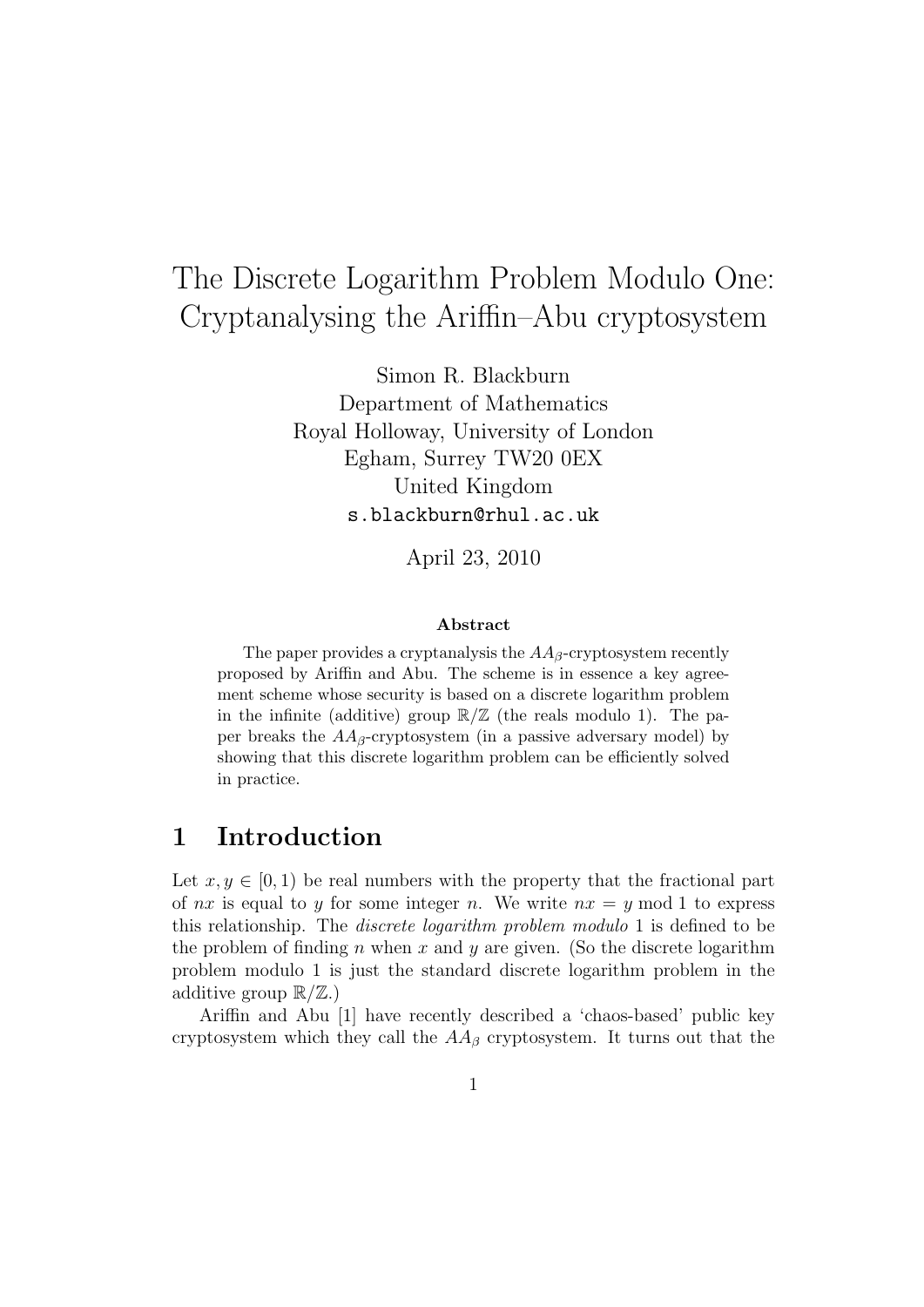security of their scheme is based on the difficulty of the discrete logarithm problem modulo 1. This short note shows how to solve this discrete logarithm problem efficiently in practice, and so the Ariffin–Abu cryptosystem is insecure.

We provide a description of the Ariffin–Abu cryptosystem (which is in essence a key agreement scheme) in Section 2. Our description is rather different from the description in [1], but our approach makes it clear that the scheme's security depends on the discrete logarithm problem modulo 1. In Section 3 we show how to solve this discrete logarithm problem, thus breaking the scheme. (We derive the shared key in polynomial time, even in a passive adversary model.) We provide a short conclusion in Section 4.

We will use some standard material from cryptography and number theory without comment. In particular, we assume knowledge of Diffie–Hellmann key agreement (see, for example, Stinson [3]), and we assume some standard material on convergents and congruences (see, for example, Hardy and Wright [2]).

#### 2 The  $AA$ <sub>β</sub>-cryptosystem

This section contains a brief description of the  $AA_\beta$ -Cryptosystem. Just as in Diffie–Hellman key agreement, two parties,  $A$  and  $B$ , aim to interact to produce a common shared key. This shared key can then be used with any symmetric cryptosystem to encrypt and decrypt messages between the two parties.

Let  $\alpha$  and  $\beta$  be public integers. Let  $x \in [0,1)$  be a public real number. Let integer matrices  $A_0$  and  $A_1$  be defined by

$$
A_0 = \left(\begin{array}{cc} 1 & \alpha \\ 1 & 0 \end{array}\right) \text{ and } A_1 = \left(\begin{array}{cc} \beta & 1 \\ 1 & 0 \end{array}\right).
$$

**Stage 1:** A calculates a private integer  $n_A$ , as follows. She chooses a random k bit binary string  $b_1b_2\cdots b_k$ . She then calculates the integer matrix  $A_{b_k}A_{b_{k-1}}\cdots A_{b_1}$ , and sets  $n_A$  to be the top left entry of the resulting matrix.

B calculates an integer  $n_B$  in exactly the same way, by choosing his own k-bit binary string.

**Stage 2:** Recall that  $x \in [0, 1)$  is a public real number. A calculates  $r_A =$  $n_A x \mod 1$ , and sends  $r_A$  to B. Similarly B sends  $r_B = n_B x \mod 1$  to A.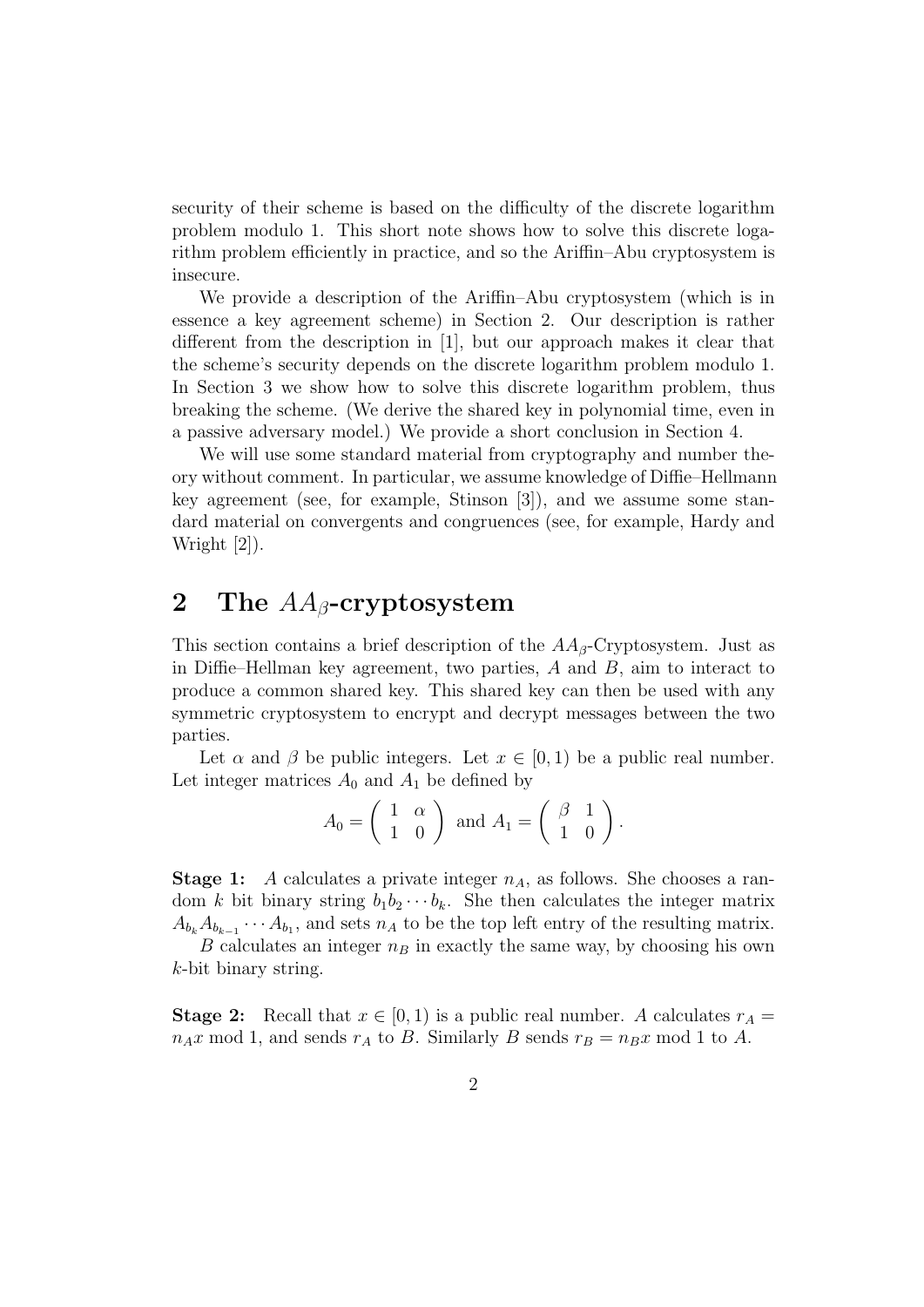**Stage 3:** The shared key is  $n_A n_B x \mod 1$ . Party A derives the shared key by calculating  $n_A r_B$  mod 1, and Party B derives the same key by calculating  $n_Br_A \mod 1$ . The shared key can then be used with any symmetric cryptosystem to send encrypted messages between A and B.

A numerical example taken from [1] is as follows. Let  $\alpha = 2$ ,  $\beta = 3$  and  $x = 0.78217087686061859...$  Party A chooses the binary string 10110011, and calculates the matrix product

$$
A_1 A_1 A_0 A_0 A_1 A_1 A_0 A_1 = \begin{pmatrix} 2415 & 533 \\ 734 & 162 \end{pmatrix}.
$$

So  $n_A = 2415$ . Party A calculates  $r_A = 0.94266761839389801...$  and sends this value to B.

Similarly, Party B chooses the binary string 10110111. B then calculates  $n_B = 3725$  and  $r_B = 0.58651630580425262...$ , and sends  $r_B$  to A.

The shared key  $n_A n_B x \text{ mod } 1$  is 0.436878317270082....

We end this section with some comments.

- The Ariffin–Abu scheme is essentially a Diffie–Hellman key agreement scheme, but with exponentiation in a discrete group replaced by a multiplication operation in the reals modulo 1.
- In practice (as Ariffin and Abu point out) since real numbers cannot be represented on a computer we would work with approximations in some way (but the approximation method is immaterial to our analysis).
- If we can efficiently solve the discrete logarithm problem modulo 1, the scheme is clearly insecure. For an eavesdropper who sees  $r_A$  and  $r_B$ can solve the discrete logarithm problem  $n_A x = r_A \mod 1$  to find  $n_A$ , and can then calculate the shared key  $n_A r_B \text{ mod } 1$ .

## 3 Solving the discrete logarithm problem

This section shows how to solve the discrete logarithm problem modulo 1. For the remainder of this section, we write DLP for the discrete logarithm problem modulo 1. So there exist real numbers  $x, y \in [0, 1)$  and an integer n with  $nx = y \mod 1$ . We are given x and y, and the DLP asks us to calculate n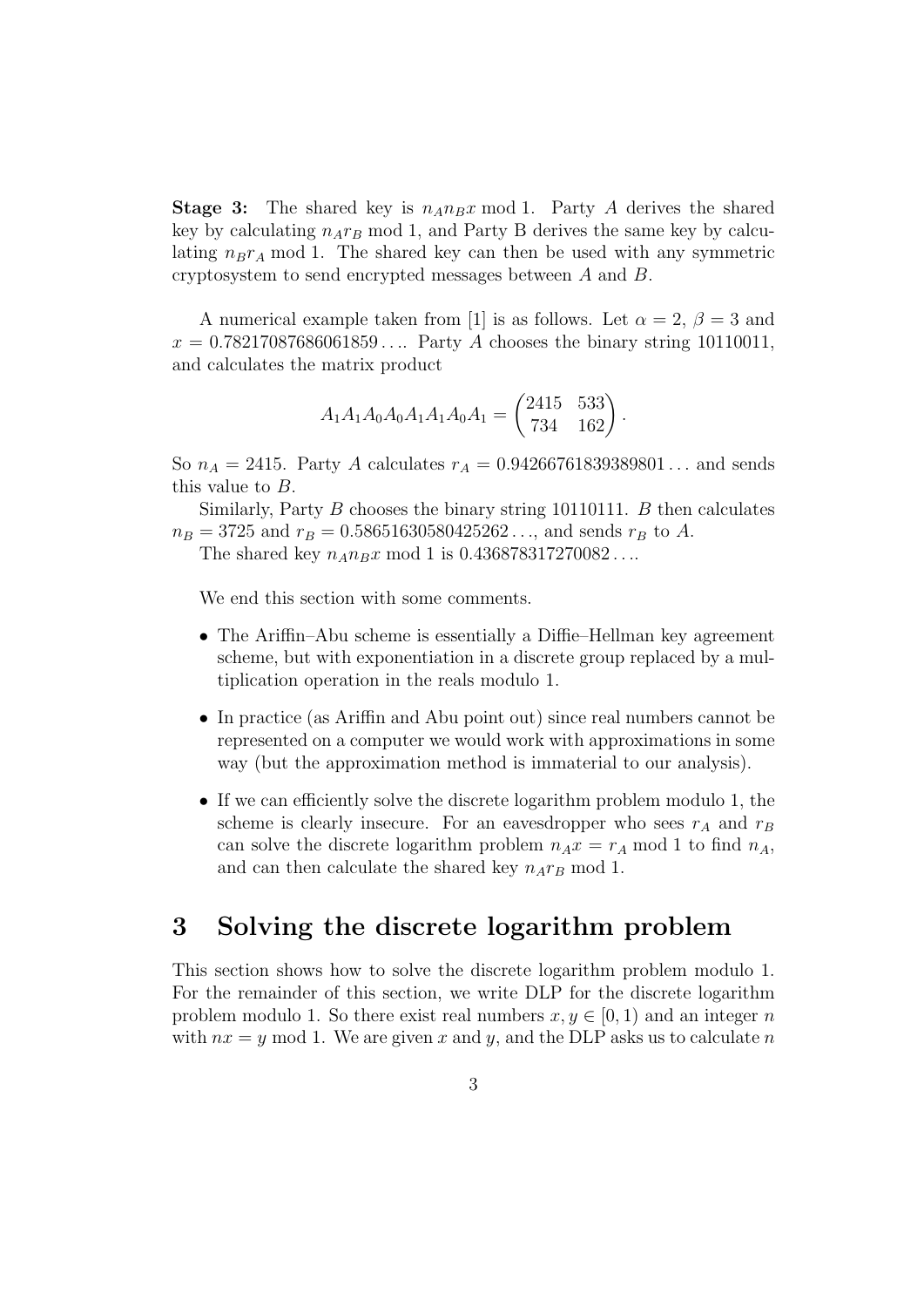(or any other integer  $\overline{n}$  with  $\overline{n}x = y \mod 1$ ). Suppose n is a  $\kappa$ -bit integer. We aim to give an algorithm for the DLP that is polynomial in  $\kappa$  (of low degree).

When  $y = 0$  we may choose  $n = 0$  as our solution, so we may assume that  $y \neq 0$ . In particular, this assumption implies that x cannot be written in the form  $p/n$  for some integer p (for then  $nx = 0$  mod 1 and so  $y = 0$ ).

We may assume that n is positive. To see this note that when n is negative the equation  $-nx = (1 - y) \mod 1$  may be solved to recover  $-n$ , provided we can solve the DLP for positive integers.

Our algorithm for the DLP for  $n$  positive is as follows:

Input: real numbers  $x, y$ .

If  $y = 0$ , output  $n = 0$  and halt.

Compute convergents to  $x$ , using a continued fraction algorithm. For each convergent  $a/b$ :

Compute  $a'$ , the nearest integer to by. Compute the unique integer n' with  $n' = a'a^{-1} \mod b$  and  $0 \leq n' < b$ . If  $n'x = y \mod 1$ , output  $n = n'$  and halt.

Otherwise try the next convergent.

Consider, for example, the DLP  $y = r_A = n_A x \mod 1$  from the previous section. We compute the convergents to  $x = 0.78217087686061859...$  as:

> 0, 1, 3 4 , 4 5 , 7 9 , 18 23 , 61 78 , 79 101 , 1009 1290 , 1088 1391 , 2097 2681 , 5282 6753 , . . . .

Once we have computed the convergent  $a/b$  with  $a = 2097$  and  $b = 2681$ , we can recover  $n = n_A$ : by rounding  $by = b \cdot 0.94266761839389801...$  to the nearest integer, we find that  $a' = 2527$ ; we then solve  $n' = 2527 \cdot 2097^{-1}$  mod 2681, and find that  $n' = 2415 = n_A$ , as required. (Similarly, we can recover  $n_B = 3725$  by using the convergent 5282/6753 for x, the value  $y = r_B$  and calculating  $a' = 3961.$ 

We now justify why our algorithm is polynomial time. We first observe that after generating  $O(\kappa)$  convergents, we have computed a rational approximation  $a/b$  to x such that  $b > 2n$ . This is true since the denominators in the convergents  $a/b$  for any real number grow exponentially (at least as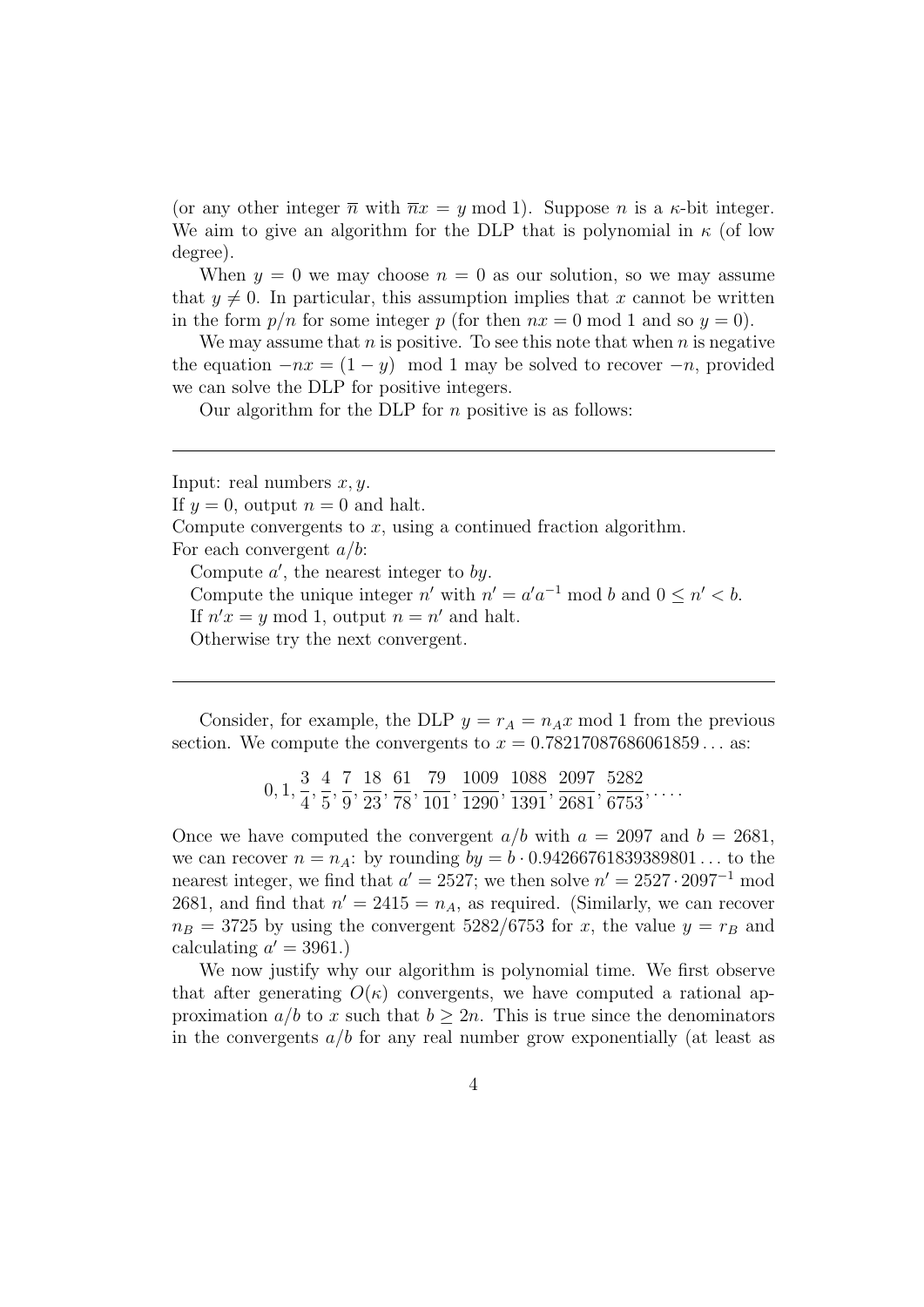fast as the Fibonnacci numbers). Since each convergent can be generated in polynomial time, we generate a convergent with the properties we need in polynomial time. Note that convergents  $a/b$  to x have the property that  $|x-(a/b)| < 1/b^2$ , so we have found a good rational approximation to x. We define  $\epsilon = x - (a/b)$ , so  $|\epsilon| < 1/b^2$ .

Since  $nx = y \mod 1$ , there exists an integer m such that  $nx = y + m$ . We claim that the nearest integer a' to by has the property that  $a' = na - mb$ . To see this, note that

$$
na - mb = nb(a/b) - mb
$$
  
=  $nb(x - \epsilon) - mb$   
=  $by + bm - nb\epsilon - mb$   
=  $by - nb\epsilon$ .

But  $na - mb$  is an integer and  $|nb\epsilon| < nb/b^2 = n/b \leq 1/2$ , and so the nearest integer  $a'$  to by is  $na - mb$ , as claimed.

We have that  $a' = na \mod b$ . Since  $a/b$  is a convergent, a and b are coprime and so  $n = a'a^{-1} \mod b$ . The integer n' computed by our algorithm therefore satisfies  $n = n' \mod b$ . But since  $n \leq (1/2)b < b \text{ and } n' < b$ , no modular reduction has taken place and  $n = n'$ , as required.

We have now shown our algorithm is polynomial time. We end this section with a few comments on possible modifications of the algorithm.

- In the cryptanalysis in the section above, we know a realistic upper bound N on n. So  $0 < n \leq N$ , where N is known. In this application, we could modify our algorithm to first compute the convergents  $a/b$  to x off-line, storing the first convergent  $a/b$  such that  $b > 2N$ . Once we receive y, we only need to consider this convergent: it will return the correct value for n.
- There are other possibilities for constructing sequences of rational approximations  $a/b$  to x, that might be useful instead of convergents in some circumstances. For example, we could construct the ith such approximation by setting  $b = 2^i$  and  $a = |xb|$  when i is odd, and  $a = [xb]$  when i is even. (Note that the denominators of our rational approximations would in general become much larger than when using convergents.) In practical situations, it is quite possible that  $x$  is represented on a computer by some rational approximation: in this case, it